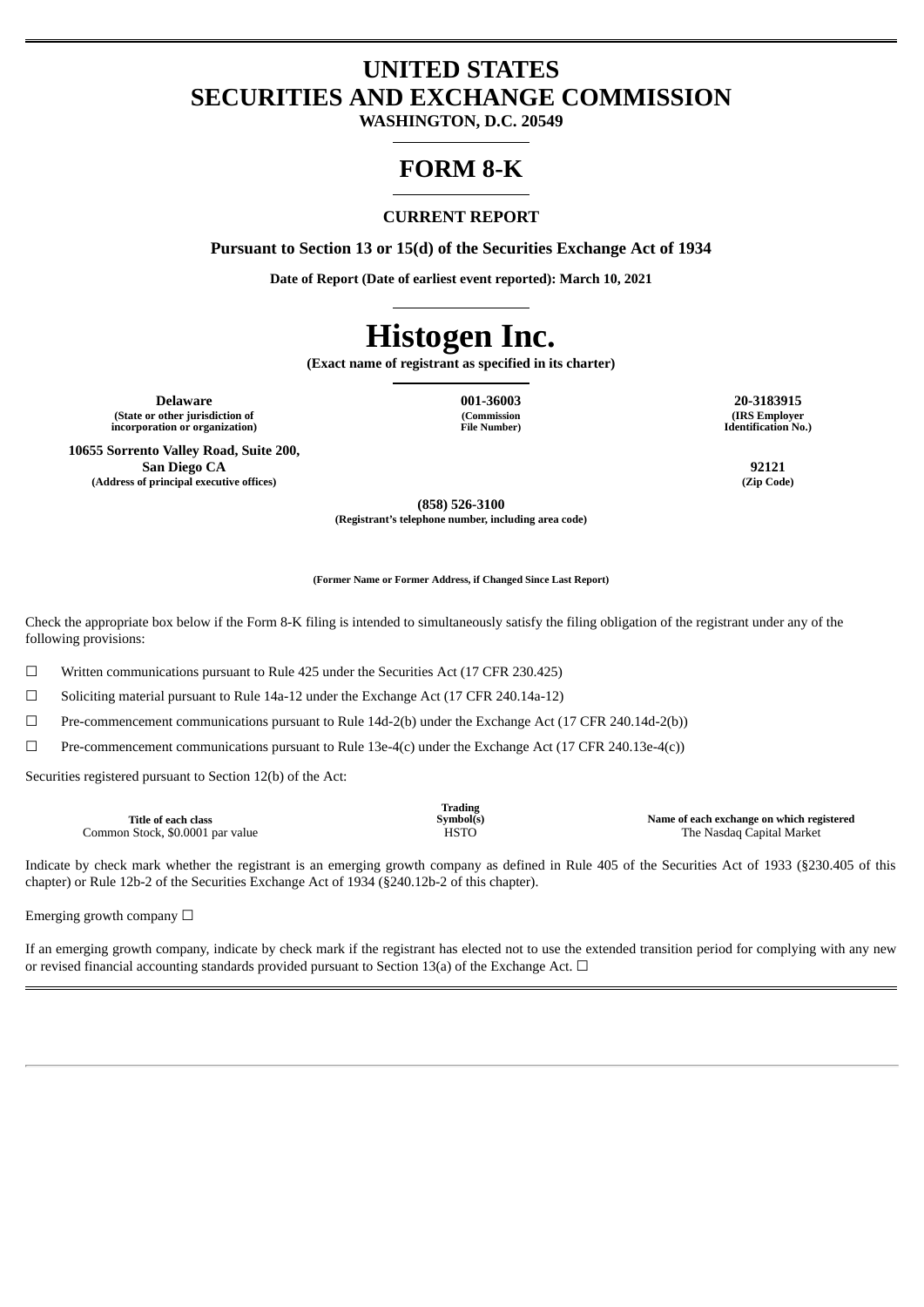#### Item 5.02 Departure of Directors or Certain Officers; Election of Directors; Appointment of Certain Officers; Compensatory Arrangements **of Certain Officers.**

(b) On March 10, 2021, Yizhuo ("Hayden") Zhang resigned as a Director of Histogen Inc. (the "Company"), effective immediately. Mr. Zhang's resignation from the Board of Directors (the "Board") was not a result of a disagreement on any matter relating to the Company's operations, policies or practices. Mr. Zhang also resigned as a member of the Nominating and Governance Committee of the Board.

(d) On March 10, 2021, the Board, following the recommendation of the Nominating and Corporate Governance Committee of the Board, elected Susan R. Windham-Bannister, Ph.D. to serve as a director of the Company, effective immediately. Dr. Windham-Bannister will serve as a Class II director and will stand for re-election to the Board at the Company's 2021 Annual Meeting of Stockholders.

With Mr. Zhang's resignation from the Board, the size of the Board remains at eight members with the appointment of Dr. Windham-Bannister to the Board, five of which are independent, non-employee directors. There are no arrangements or understandings between Dr. Windham-Bannister and any other person pursuant to which she was elected as a director of the Company, and there are no related person transactions within the meaning of Item 404(a) of Regulation S-K promulgated by the Securities and Exchange Commission (the "SEC") between Dr. Windham-Bannister and the Company. Dr. Windham-Bannister has not yet been appointed to any committee of the Board.

Dr. Windham-Bannister, age 69, currently serves as President and CEO of Biomedical Growth Strategies., LLC a strategic advisory firm serving the healthcare industry which she founded with Dr. Harvey Lodish, co-founder of Genzyme. From 2008-2015, Dr. Windham-Bannister served as founding President and Chief Executive Officer of the Massachusetts Life Sciences Initiative, the brainchild of former Massachusetts Governor Deval Patrick where she led this \$1billion healthcare dedicated investment fund. Dr. Windham-Bannister currently serves on the Board of Aridis Pharmaceuticals, a biopharmaceutical company, where she chairs the Compensation Committee. She is currently the Chair of the National Board of Directors of the Association for Women in Science (AWIS) and also serves on the Boards of St. Jude's Children's Hospital. She received a Doctorate in Health Policy and Management from the Florence Heller School at Brandeis University, and a Doctor of Science from Worcester Polytechnic Institute (honoris causa). Dr. Windham-Bannister was a Post-Doctoral Fellow at Harvard University's John F. Kennedy School and a Fellow in the Center for Science and Policy (CSAP) at Cambridge University, Cambridge, England. She completed her doctoral work at the Heller School under a fellowship from the Ford Foundation. We believe that Dr. Windham-Bannister possesses specific attributes that qualify her to serve as a member of the Company's Board, including her past experiences as Chair of the National Governing Board of the Association for Women in STEM, President and CEO of the Massachusetts Life Sciences Center (MLSC), Fellow in the Center for Science and Policy (CSAP) at Cambridge University, Cambridge, England, and having been recognized by the Boston Globe as one of the "10 Most Influential Women in Biotech".

Pursuant to the Company's current non-employee director compensation package and under the Company's 2020 Incentive Award Plan, Dr. Windham-Bannister was awarded an initial option to purchase 30,000 shares of common stock of the Company (the "Initial Option Grant") upon her appointment to the Board with an exercise price per share equal to the fair market value of the Company's common stock on the date of grant. The Initial Option Grant shall vest and therefore become exercisable in substantially equal installments on each of the first three anniversaries of the date of grant, subject to Dr. Windham-Bannister's continued service on the Board on those dates. Dr. Windham-Bannister will also receive an annual cash retainer of \$40,000 for her Board service, pro-rated for her initial year of serve. Dr. Windham-Bannister has entered into an indemnification agreement with the Company in substantially the form filed as an exhibit to the Company's Registration Statement on Form S-4 filed with the SEC on February 7, 2020.

On March 10, 2021, the Company issued a press release announcing the election of Dr. Windham-Bannister to the Board. A copy of this press release is furnished as Exhibit 99.1 hereto.

#### **Item 9.01 Financial Statements and Exhibits**

*(d) Exhibits*

Exhibit Number Exhibits 99.1 Press [Release,](#page-3-0) dated March 10, 2021

\* \*\*

1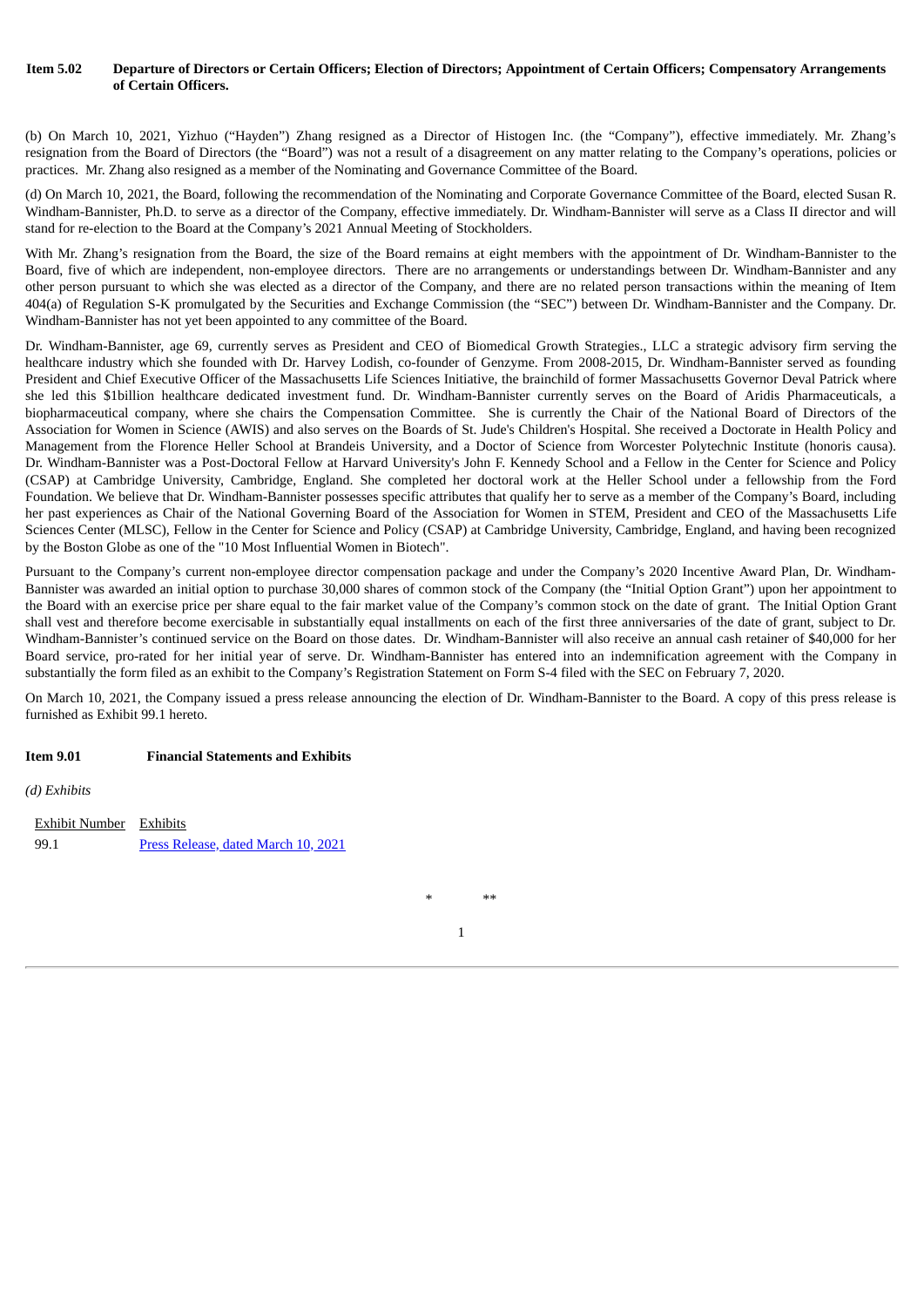#### **SIGNATURES**

Pursuant to the requirements of the Securities Exchange Act of 1934, the registrant has duly caused this report to be signed on its behalf by the undersigned hereunto duly authorized.

#### **Histogen Inc.**

Date: March 10, 2021 By: /s/ Richard W. Pascoe

Name: Richard W. Pascoe Title: President and Chief Executive Officer

2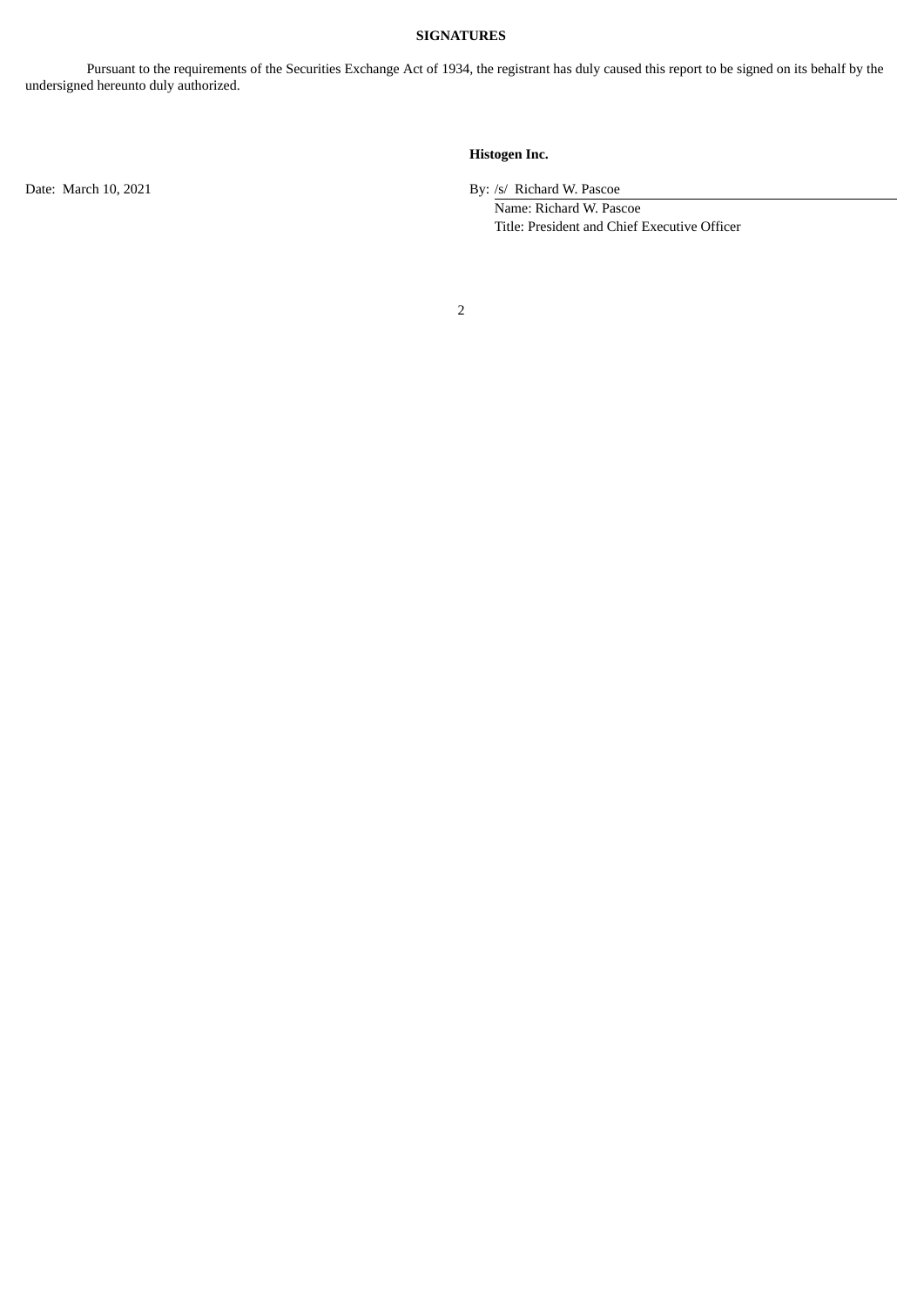<span id="page-3-0"></span>

**CONTACT:** Susan A. Knudson Executive Vice President & CFO Histogen Inc. ir@histogen.com

### **Histogen Strengthens Board of Directors with Appointment of Industry Leader Susan Windham-Bannister, Ph.D.**

**SAN DIEGO, March 10, 2021** – Histogen Inc. (NASDAQ: HSTO), a clinical-stage therapeutics company focused on developing potential first-in-class restorative therapeutics that ignite the body's natural process to repair and maintain healthy biological function has appointed Susan R. Windham-Bannister, Ph.D. to its Board of Directors.

"Histogen has a compelling story, both in its platform technology and in its product opportunities," said Windham-Bannister. "I'm very pleased to join Histogen at this pivotal time, and I look forward to bringing my broad industry experience and strategic insight to the Histogen board as we look to drive value through focused clinical development and strategic growth in 2021 and beyond."

Dr. Windham-Bannister is an internationally recognized expert in innovation, market access and market optimization strategies. She has been recognized by *Biosphere* as one of the "10 Most Prominent African American Science Leaders," the *Boston Globe* as one of the "10 Most Influential Women in Biotech," by *Boston Magazine* as one of the "50 Most Powerful Women in Boston" and is the President of the National Board of Directors of the Association for Women in Science (AWIS). Dr. Windham-Bannister currently serves as the President and CEO of Biomedical Growth Strategies, LLC and as immediate past President and CEO of the Massachusetts Life Sciences Center (MLSC), a state-funded investment organization charged with administering a \$1-billion Life Sciences investment fund created by Governor Deval Patrick in June 2008. These advisory firms and other organizations leverage Dr. Windham-Bannister's experience as a business strategist.

Before assuming her role at the MLSC, Dr. Windham-Bannister was a co-founder and Managing Partner of Abt Bio-Pharma Solutions (ABS), a boutique consulting firm of 300 experts serving life sciences companies. She also led the firm's Commercial Strategy Group, which formulated market access and competitive business strategies for global clients. In her 35-year consulting career, she has been instrumental in the successful launch of numerous well-known therapeutics, medical devices and novel biomarkers, and has supported several high-profile M&A transactions. Her client base has included Fortune 50 life sciences companies (Pfizer, Merck, Novartis, Roche), technology (IBM, GE), large healthcare delivery systems and health plans (Partners, Humana, BlueCross and BlueShield), and financial services companies (CIGNA, Prudential, The Hartford, CitiGroup).

Dr. Windham-Bannister received a B.A. from Wellesley College, a Doctorate in Health Policy and Management from the Florence Heller School at Brandeis University, and a Doctor of Science from Worcester Polytechnic Institute (*honoris causa*). She completed her doctoral work at the Heller School under a fellowship from the Ford Foundation and was also a post-doctoral fellow at Harvard University's John F. Kennedy School. Dr. Windham-Bannister also served as a Fellow in the Center for Science and Policy (CSAP) at Cambridge University, Cambridge, England.

"On behalf of the entire Board of Directors, it is a pleasure to welcome Dr. Windham-Bannister to our team," said David H. Crean, Ph.D., Chairman of the Board of Directors. "Her strong experience across a range of strategic and executive roles in the life sciences sector will be highly instrumental as we continue to advance our clinical stage opportunities and build out our pipeline. I look forward to working alongside her and leveraging her unique expertise. I also wish to thank Mr. Hayden Zhang, who will be stepping down from the